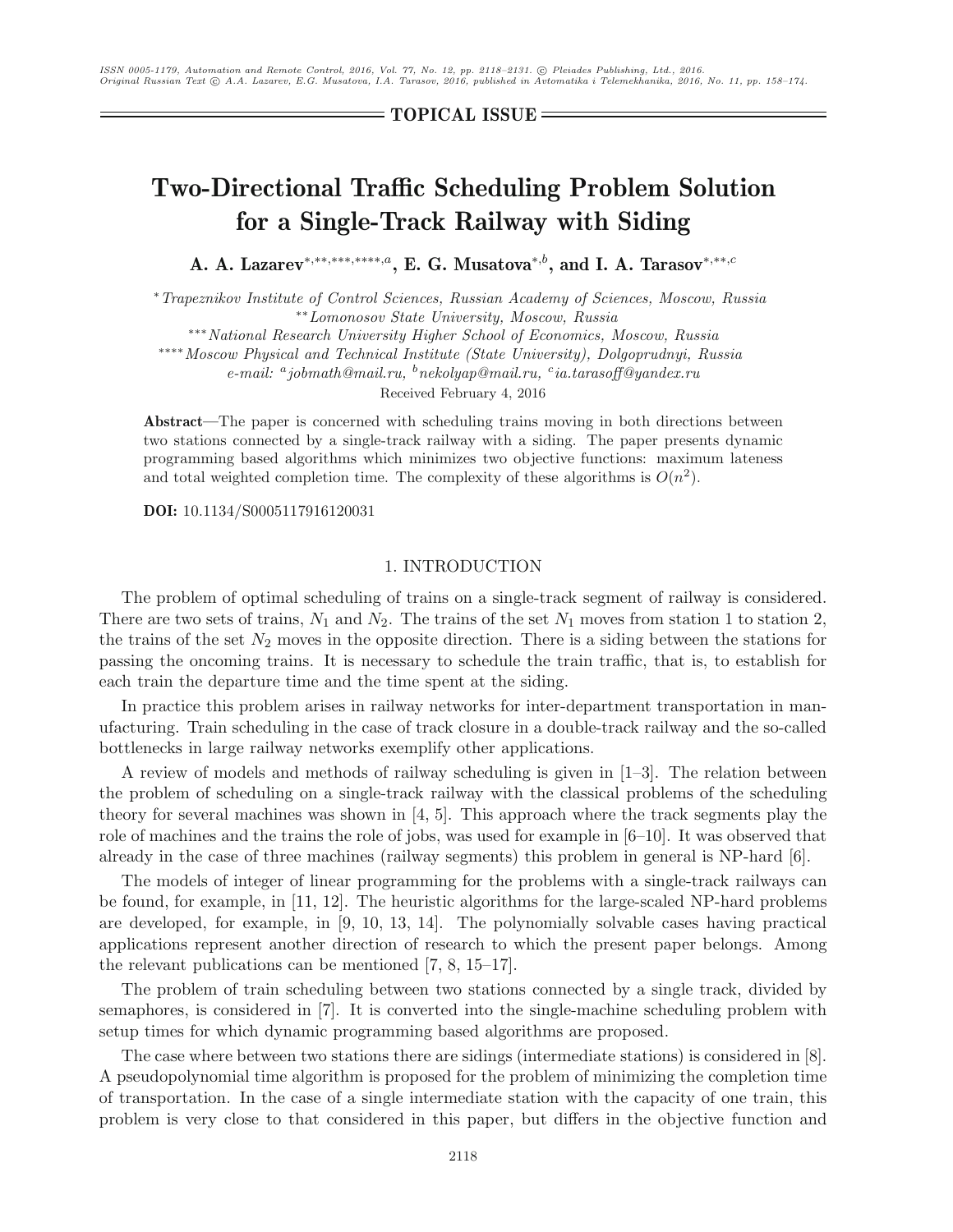safety time intervals between two successive trains. The problem with more than one intermediate station of unlimited capacity is considered in [15]. This paper is concerned with computational complexity and some polynomially solvable cases. The problem of scheduling traffic on a doubletrack line where one of the tracks is closed for repair is considered in [16]. The trains have release times, deadlines, and different speed. Since this problem is NP-hard, the method of local search based on the polynomial algorithm for solving the problem with certain order of train departures is suggested. It is assumed that at most one train can traverse the track at a time, that is, it is impossible to have a group of trains simultaneously moving from the same station. The two-station problem with a siding also is considered in [17]. This paper presents an analytical solution for the problem of minimization of the completion time of all transportations.

The paper is organized as follows. Section 2 gives a mathematical formulation of the problem. Section 3 presents some properties of the schedules of this model. Section 4 introduces the notion of state and defines the rules for transition between states underlying the algorithms in Section 5.

### 2. THE PROBLEM

Consider a single track with a siding which can keep in the siding additional track one train. The siding splits the track into two segments (see Fig. 1). The segment between station 1 and the siding is called segment A (to the left of the siding in Fig. 1), and the segment between the siding and station 2, segment  $B$  (to the right of the siding in Fig. 1).

It is assumed that

- the speed of all trains is the same and is a constant;
- the traveling time for the segments A and B are  $p_1$  and  $p_2$ , respectively, and, without loss of generality  $p_1 \geqslant p_2$ ;
- the number of trains of the set  $N_1$  is  $n_1$ , the set  $N_2$  is  $n_2$ ;
- each train  $i \in N_s$  from station  $s, s \in \{1, 2\}$ , has the due date  $d_s^i$  or weight  $w_s^i$  (depends on the objective function);
- all trains are ready to depart at the initial moment;
- the minimal time between the departures of two trains from the same station and arrival of two trains to the siding are given;
- the minimal time between the arrival of a train to a station and the next departure from this station is given.

To simplify the presentation, assume that the safety intervals times are equal. Denote them by  $\beta$ ,  $\beta < p_2 \leq p_1$ . For different safety time intervals, the approach to the problem is similar. The schedule satisfying the above constraints is called the feasible schedule.

A schedule  $\sigma$  specifies

- the departure time  $S_s^i(\sigma)$  of each train  $i \in N_s$ ,  $s \in \{1, 2\}$ ;
- the time  $\tau_s^i(\sigma)$  that each train spends in the siding,  $i \in N_s$ ,  $s \in \{1,2\}$ .



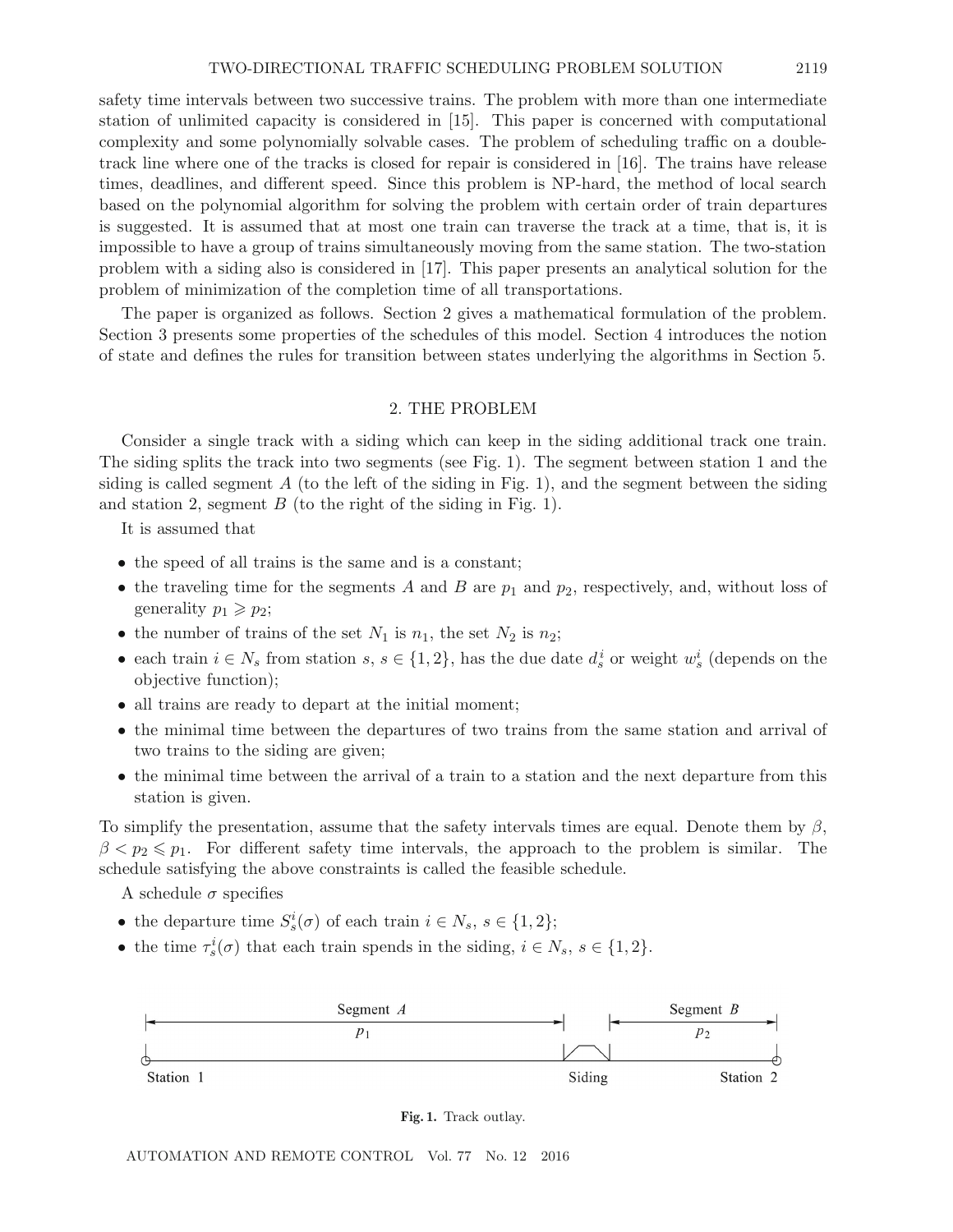#### 2120 LAZAREV et al.

For schedule  $\sigma$ , denote by  $C_s^i(\sigma)$  the arrival time of train  $i \in N_s$  to destination. Then,

$$
C_s^i(\sigma) = S_s^i(\sigma) + p_1 + p_2 + \tau_s^i(\sigma).
$$
 (1)

Consider the problems of minimizing the following objective functions:

the maximum lateness

$$
L_{\max}(\sigma) = \max_{i \in N_s, s \in \{1, 2\}} \left\{ C_s^i(\sigma) - d_s^i \right\};\tag{2}
$$

total weighted completion time

$$
\sum w_i C_i(\sigma) = \sum_{i \in N_s, s \in \{1, 2\}} w_s^i C_s^i(\sigma).
$$
\n(3)

These objective functions are of practical importance because (2) takes into account the due times and (3) takes into account the importance of freights. According to the conventional three-position system of notation [18], the following brief notation can be introduced for the given problems:

$$
S2S1|siding_i = 1, t_j = t|L_{\text{max}},
$$
  

$$
S2S1|siding_i = 1, t_j = t| \sum w_i C_i,
$$

where S2 denotes two stations, S1 denotes one siding, siding*<sup>i</sup>* = 1 characterizes the capacity of the siding, and  $t_j = t$  indicates that all trains have the same speed.

### 3. PROPERTIES OF SCHEDULES

**Definition 1.** Train  $i \in N_s$ ,  $s \in \{1,2\}$ , is called the express in schedule  $\sigma$  if it does not stop at the siding that is,  $\tau_s^i(\sigma) = 0$ .

In what follows, we consider only schedules where trains do not stop at the siding if they do not pass other trains, because a stop at the siding without an oncoming train is useless and can only increase the value of the objective function. The trains stopping at the siding are called the non-expresses.

**Definition 2.** A schedule is regular if it is impossible to reduce the arrival time of any train without increasing the arrival times of some other trains and without changing the order of passing the siding by trains.

Figure 2a depicts a feasible schedule, and Fig. 2b shows an example of the regular schedule. The horizontal lines represent the stations and siding, and the inclined lines represent the movement of trains. The horizontal axis shows time and the vertical axis shows coordinates. If the train stops at the siding for a certain time, then within this interval the horizontal line corresponds to this train. Circles in the figures correspond to the instants when the express passes the siding occupied by a train from another station.

We note that in the scheduling theory (see [6] for example) the class of similar schedules is regarded as that of active ones. By the active schedules are meant those where all jobs start as early as possible, that is, it is impossible to reduce the time of starting a job without changing the time of execution of other jobs. In the present paper, introduced definition is the notion of a wider class of regular schedules, because the non-expresses do not necessarily start motion at the earliest of the available times, that is, not every regular schedule is active.

The following theorem shows that search of the optimal schedules can be constrained to the set of regular schedules.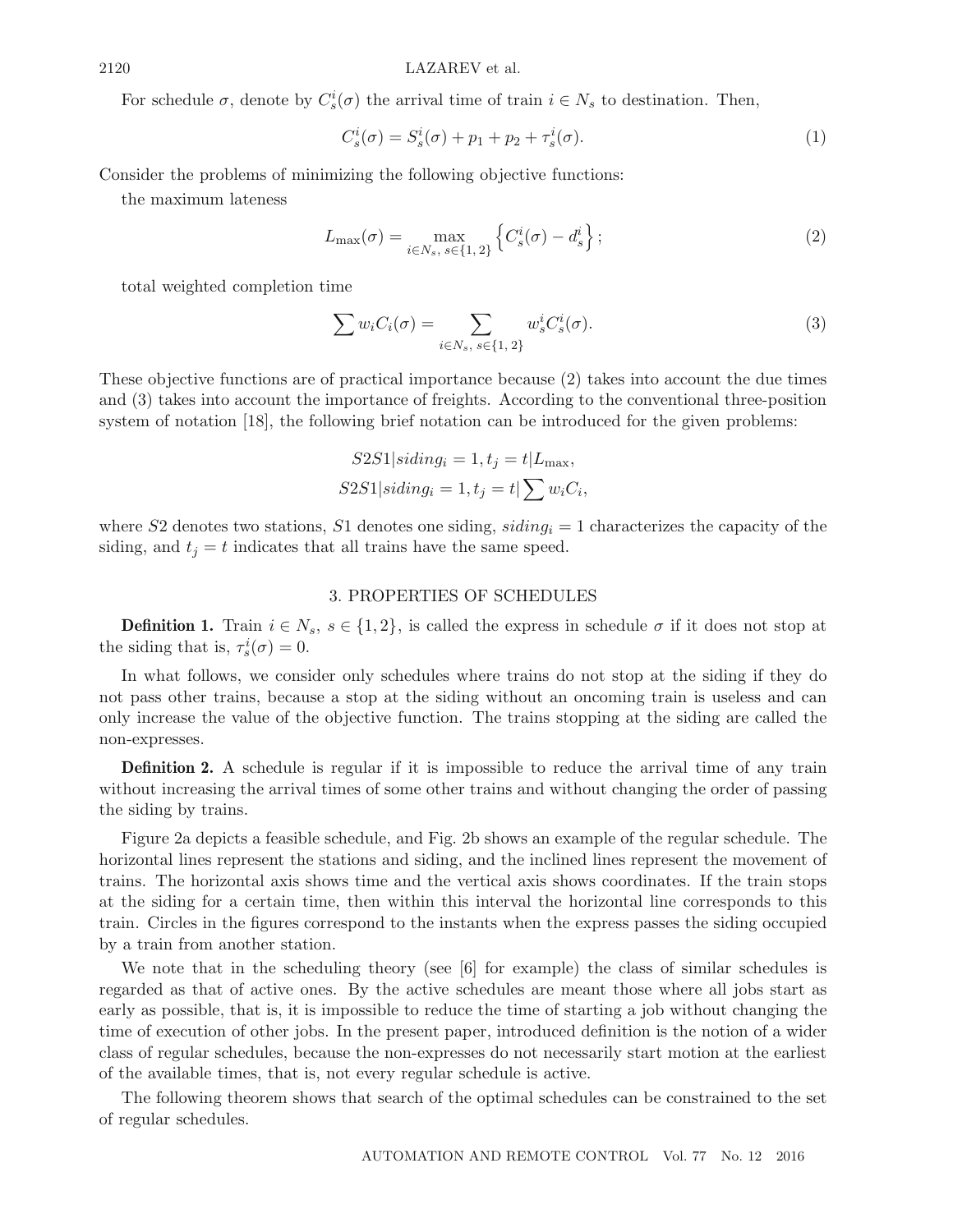

**Fig. 2.** Graph of trains under (*a*) feasible and (*b*) regular schedules.

**Theorem.** For any feasible schedule  $\sigma$  there exists a regular schedule  $\bar{\sigma}$  for which

$$
L_{\max}(\bar{\sigma}) \leq L_{\max}(\sigma), \quad \sum w_i C_i(\bar{\sigma}) \leq \sum w_i C_i(\sigma). \tag{4}
$$

**Proof.** We demonstrate how by using the schedule  $\sigma$  one can construct a regular schedule  $\bar{\sigma}$ with the value of objective function no more than under the schedule  $\sigma$ . Consider  $2(n_1 + n_2)$ instants of trains entering the siding and leaving it in the current schedule and numerate them in the nondecreasing order. If some instant of leaving the siding by a non-express coincides with the instant of express leaving this siding, the smaller number is assigned to the time of express departure. Additionally, to the instant of express arrival we assign a number smaller than to the instant of departure of the same express. We take the instant with minimal number  $k$  such that it can be reduced by changing the time of departure of the corresponding train from the station or from the siding without changing the graphs of other trains. Reduce this instant to the minimal possible value in the current schedule. In the resulting schedule again find the instant with minimal number  $l$  that can be reduced, and show that the new instant has a greater number than the preceding one, that is,  $l>k$ . Let k be the instant of arrival to or departure from the siding of some train i. All trains corresponding to the  $k-1$  first instants already left the siding before time k, except for, possibly, one train passing another train number i. Therefore, shift of the moment  $k$  can't impact on their movement. If there exists the train which gives the way to train i in the siding, then its arrival time to the siding can't be reduced after the shift of  $k$ , because is moves to the siding from the other station, and it's exit moment number is more than number  $k$ . Consequently, a schedule where it is impossible to reduce any instant of train departure, that is, a regular schedule, can be obtained at most in  $2(n_1 + n_2)$  steps. Since the instants of departures from the siding were not increased, the instants of train arrivals to the destination station also were not increased. Consequently the values of the objective function did not increase at modification of the schedule, which proves the theorem.

Therefore, in what follows we without loss of generality consider only the regular schedules. The following two lemmas enable us to define the order of train departures from each station.

**Lemma 1.** For the problem  $S2S1|siding_i = 1, t_j = t|L_{\text{max}}$  there exists the optimal regular sched $u$ le  $\sigma$  for which the trains of each set  $N_1$  and  $N_2$  depart in the order of their nondecreasing dead*lines, that is, for any trains i* and *j from one station s the inequality*  $d_s^i < d_s^j$  *entails the inequality*  $S_s^i(\sigma) < S_s^j(\sigma)$ .

**Lemma 2.** For the problem  $S2S1|siding_i = 1, t_j = t | \sum w_i C_i$  there exists an optimal regular sched*ule*  $\sigma$  *for which the trains from each of the sets*  $N_1$  *and*  $N_2$  *depart in the nonincreasing order of their weight coefficients, that is, for any trains*  $w_s^i > w_s^j$  *from the same station* s the inequality  $d_s^i < d_s^j$ *entails the inequality*  $S_s^i(\sigma) < S_s^j(\sigma)$ .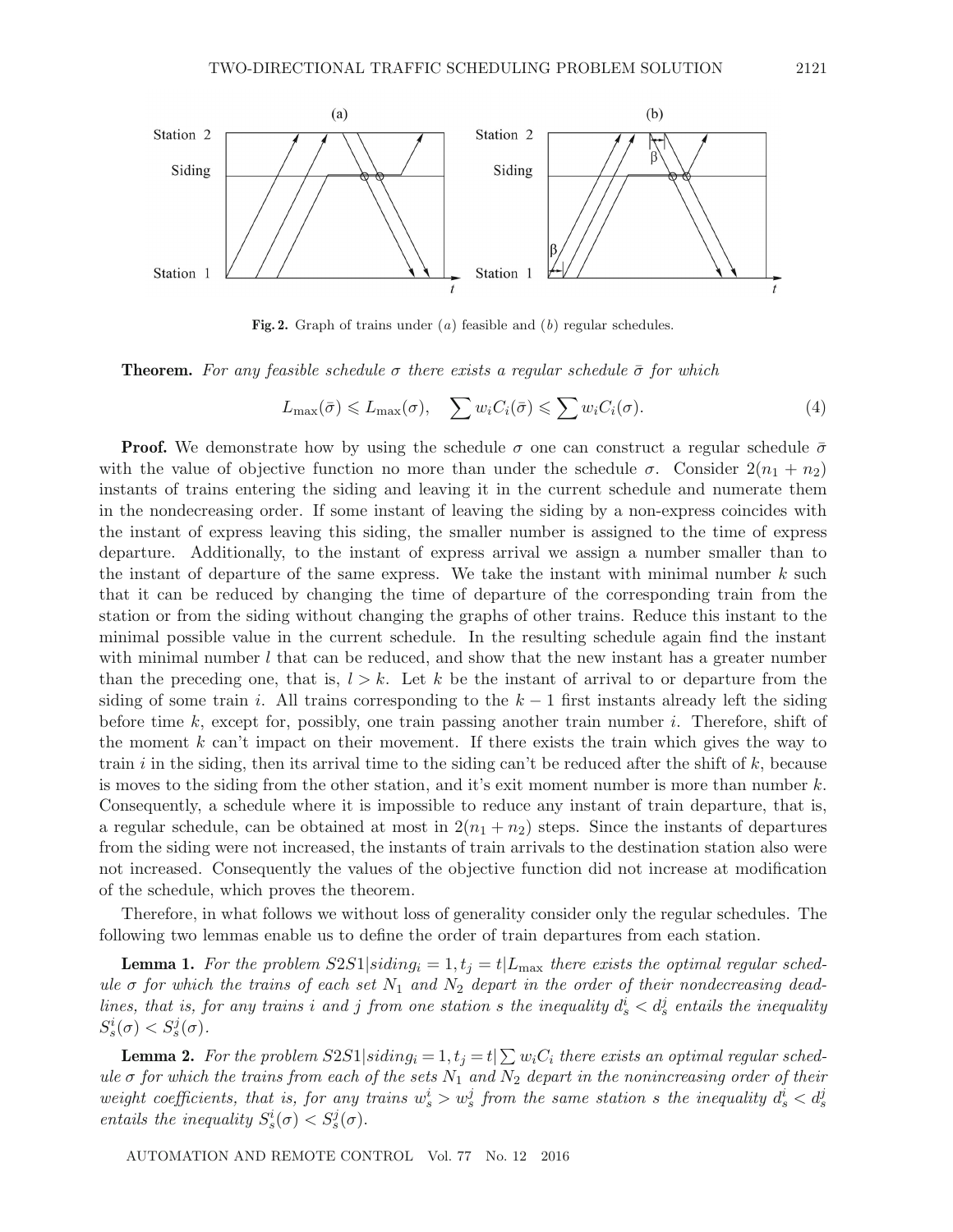These lemmas are readily proved using the popular permutation method of the scheduling theory stating that if there are two trains sent in another order, they can be interchanged without increasing the objective function (see, for example, [6, 19]).

Now we consider only the regular schedules with the orders of train departure according to Lemmas 1 and 2. We prove that the number of various regular schedules is not polynomial. For that we construct the lower estimate of cardinality of the considered set of regular schedules. Let under a regular schedule the siding be unusable, that is, the possible number of variants be reduced. Then, the number of possible regular schedules is equal to the number of permutations of the order of  $n = n_1 + n_2$ . The order of train departures from each station is known, therefore, the number of regular schedules is equal to  $\frac{(n_1+n_2)!}{n_1!n_2!}$ .

The following Lemmas 3 and 4 formulate variation of the optimal schedule at shifting the time of train departures.

**Lemma 3.** Let  $\sigma_0^*$  be the regular optimal schedule of the solution of the problem  $S2S1|siding_i = 1$ ,  $t_j = t | L_{\text{max}}$ . Then, the schedule  $\sigma_r^*$ , where for any train  $i \in N_s$ ,  $s \in \{1, 2\}$ ,

$$
S_s^i(\sigma_r^*) = S_s^i(\sigma_0^*) + r,
$$
  

$$
\tau_s^i(\sigma_r^*) = \tau_s^i(\sigma_0^*),
$$

*is the regular optimal schedule of the problem where the start time of all transportations is* r*. At that, the optimal values of the objective function is*  $L_{\text{max}}(\sigma_0^*) + r$ .

**Proof.** Assume that the schedule  $\sigma_r^*$  is not optimal in the problem with start of all transportations shifted by r. Then, there exists a feasible schedule  $\sigma_r$  for which all trains depart not earlier than at the instant  $r$  such that

$$
L_{\max}(\sigma_r) < L_{\max}(\sigma_r^*). \tag{5}
$$

Construct the schedule  $\sigma_0$  where for each train  $i \in N_s$ ,  $s \in \{1,2\}$ ,

$$
S_s^i(\sigma_0) = S_s^i(\sigma_r) - r,
$$
  
\n
$$
\tau_s^i(\sigma_0) = \tau_s^i(\sigma_r).
$$

This schedule is feasible in the initial problem  $S2S1|siding_i = 1, t_j = t|L_{\text{max}}$ . In virtue of (5), at that

$$
L_{\max}(\sigma_0) = \max_{i \in N_s, s \in \{1, 2\}} \left\{ C_s^i(\sigma_0) - d_s^i \right\} = \max_{i \in N_s, s \in \{1, 2\}} \left\{ C_s^i(\sigma_r) - r - d_s^i \right\}
$$
  
=  $L_{\max}(\sigma_r) - r < L_{\max}(\sigma_r^*) - r = \max_{i \in N_s, s \in \{1, 2\}} \left\{ C_s^i(\sigma_r^*) - d_s^i \right\} - r$   
=  $\max_{i \in N_s, s \in \{1, 2\}} \left\{ C_s^i(\sigma_0^*) + r - d_s^i \right\} - r = L_{\max}(\sigma_0^*),$ 

which contradicts optimality of the schedule  $\sigma_0^*$ .

Lemma 4 for the problem  $S2S1|siding_i = 1, t_j = t | \sum w_i C_i$  can be proved along the same lines.

**Lemma 4.** Let  $\sigma_0^*$  be the regular optimal schedule of the problem  $S2S1|siding_i = 1, t_j = t | \sum w_i C_i$ . *Then, the schedule*  $\sigma_r^*$ *, where for any train*  $i \in N_s$ *,*  $s \in \{1, 2\}$ *,* 

$$
S_s^i(\sigma_r^*) = S_s^i(\sigma_0^*) + r,
$$
  

$$
\tau_s^i(\sigma_r^*) = \tau_s^i(\sigma_0^*),
$$

*is the regular optimal schedule of the problem where the transportation of trains begins at* r*. At that, the optimal value of the objective function is equal to*  $\sum w_i C_i(\sigma_0^*) + r \sum_{i \in N_s, s \in \{1,2\}} w_s^i$ .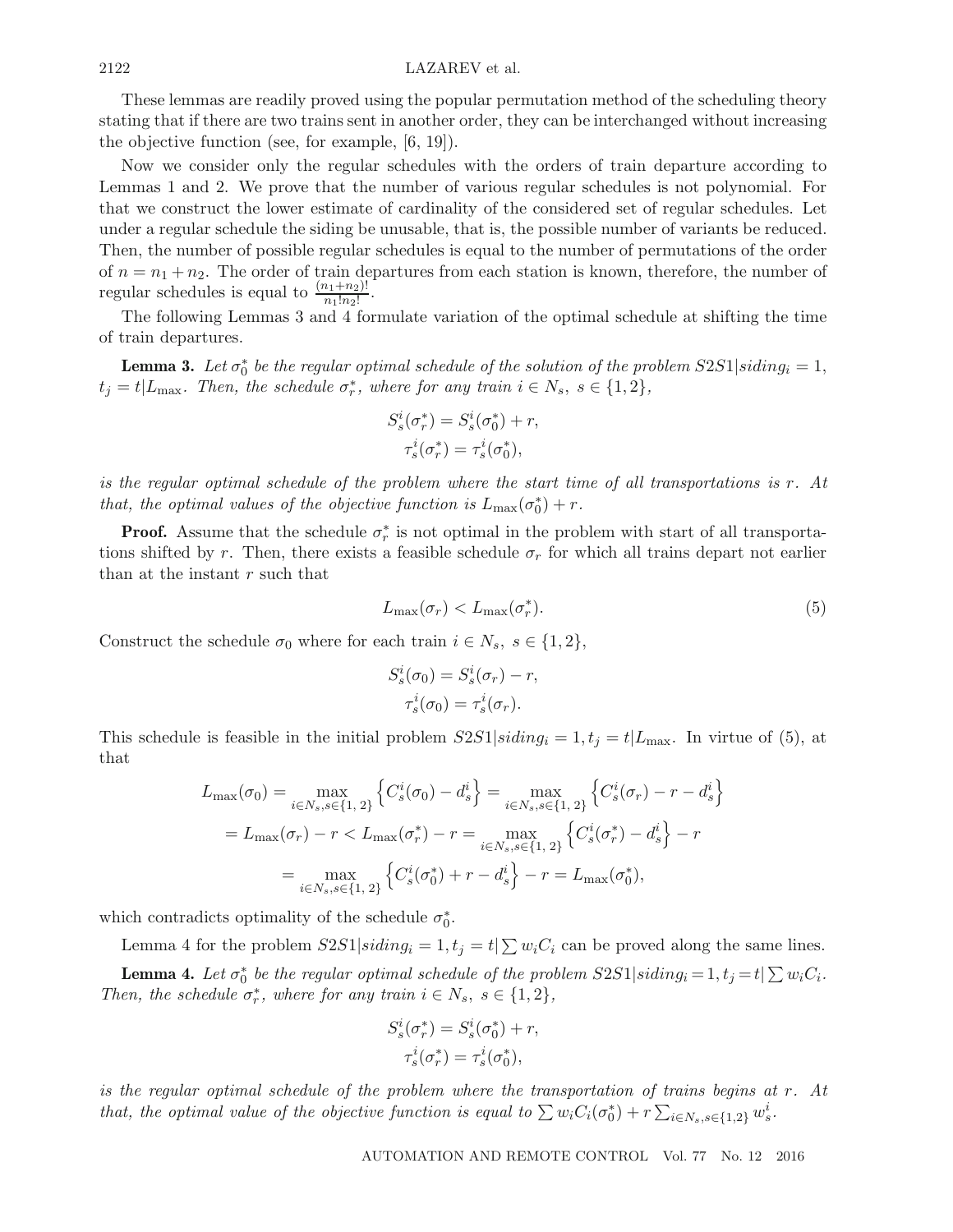# 4. CLASSIFICATION OF TRAINS AND STATES UNDER REGULAR SCHEDULE

Each express either goes through an empty siding or is passed by a non-express train from the other station. We introduce a definition enabling us to classify the expresses.

**Definition 3.** Under regular schedule  $\sigma$ , by the group of all expresses leaving successively one station at the interval  $\beta$  is meant

- (i) "batch with empty siding line" if expresses go through empty siding,
- (ii) "batch with occupied siding" if expresses go through siding occupied by a train from another station.

Figure 3 depicts a train traffic graphs corresponding to the batches with empty and occupied siding depending on the express departure station.

On the basis of the above variants we introduce the notion of express type.

**Definition 4.** By the express type under regular schedule  $\sigma$  we mean a set of two parameters  $(s, b)$ , the parameter s defines the station from which the express departs, that is,  $s \in \{1, 2\}$ and b takes the value:

- "0" if express goes in a batch with empty siding,
- $\bullet$  "1," "2" if express goes in a batch with occupied siding place:
	- $-$ "1" if the given express is not the last in the batch,
	- $-$ "2" if the given express is the last in the batch.

Figure 4 shows the graphs of expresses of different types:

- express goes in a batch with empty siding (type  $(s, 0)$ );
- first in a batch with occupied siding (type  $(s, 1)$ );
- in the middle of batch (type  $(s, 1)$ );
- and last in the batch (type  $(s, 2)$ ).



**Fig. 3.** Graphs of train traffic for batches with empty and occupied sidings.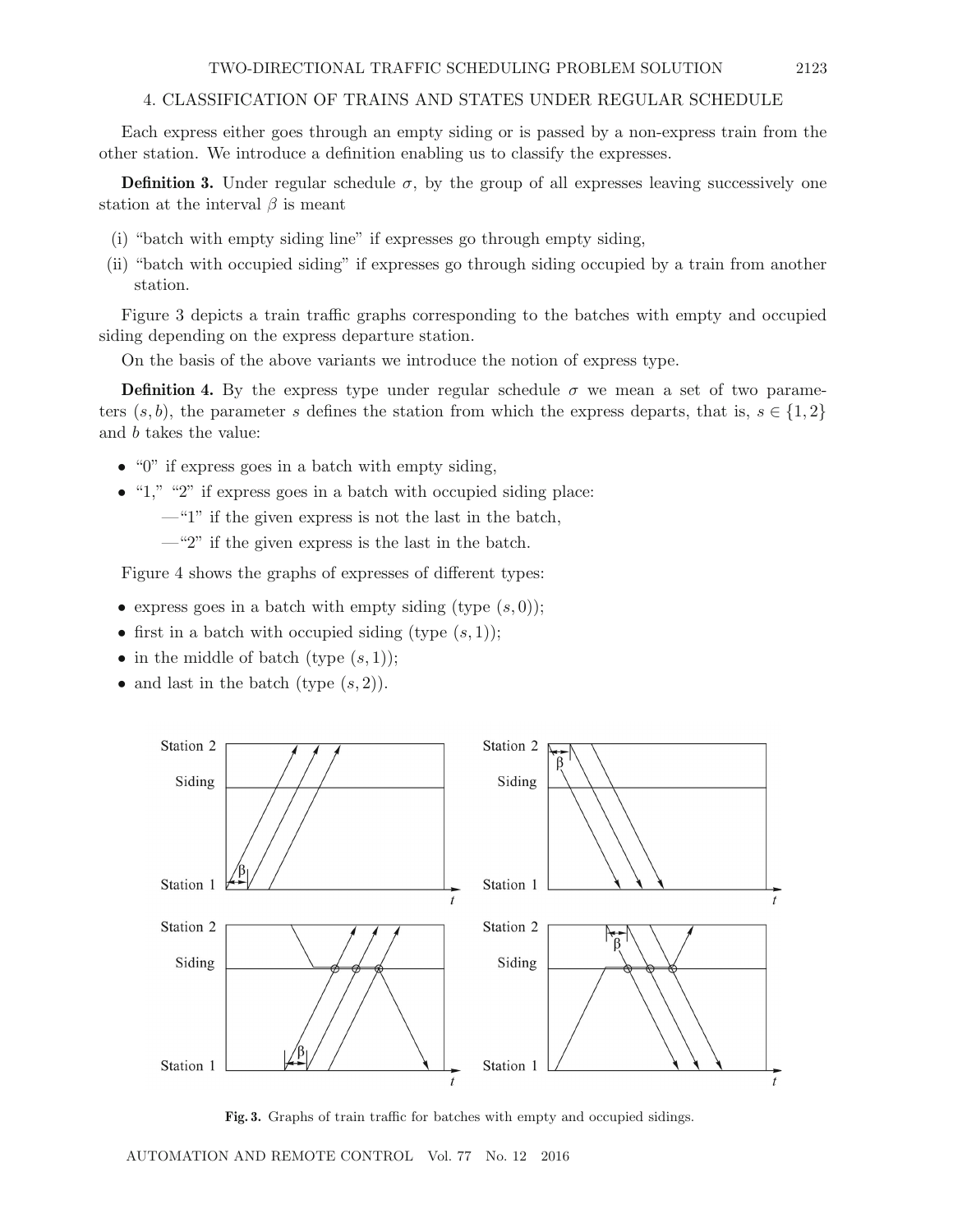

**Fig. 4.** Graphs of expresses of different types.

Each schedule defines its set of expresses and the order of departure of these expresses. Therefore, all expresses in the schedule can be ordered by the times of their departures from or arrivals to the destination stations. On the set of express types introduce the binary relation "→" representing the feasible pairs of types of two successive expresses. If an express of type  $(s', b')$  can depart immediately after an express of the type  $(s, b)$ , we denote this fact as  $(s, b) \rightarrow (s', b')$ . By  $\bar{s}$  we denote the number of station opposite to the station with number  $s \in \{1,2\}$ . Define the possible pairs of types of successive expresses.

**Lemma 5.** Let  $(s, b)$  and  $(s', b')$  be the types of two successive expresses in the regular schedule  $\sigma$ . Then, the following combinations of pairs  $(s, b)$  and  $(s', b')$  are possible:

- *if*  $b \in \{0, 2\}$ , then  $(s', b') \in \{(s, 0), (\bar{s}, 0), (s, 1), (\bar{s}, 1), (s, 2), (\bar{s}, 2)\}$ ;
- *if*  $b = 1$ *, then*  $(s', b') \in \{(s, 1), (s, 2)\}.$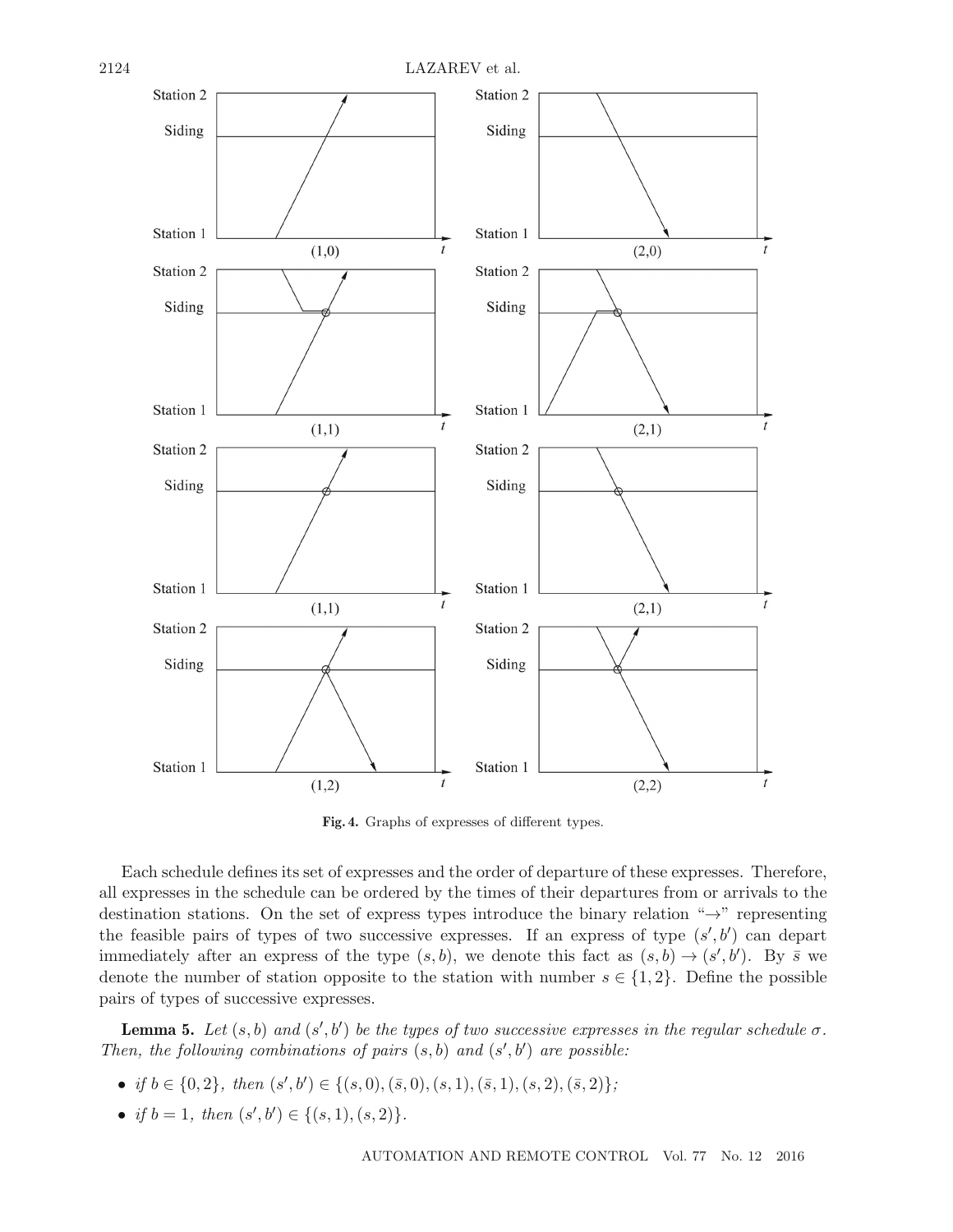

**Fig. 5.** Possible pairs of types of successive expresses.

**Proof.** The proof of Lemma 5 follows directly from the definitions of batches, types of expresses and regular schedule. If the first express in the pair of successive trains has type  $(s, 0)$ , that is, passes an empty siding, or type  $(s, 2)$ , that is, completes the batch, then the following express can have an arbitrary type. If the batch with occupied siding is not completed, that is, the express has type  $(s, 1)$ , then the following express can be only of type  $(s, 1)$  or  $(s, 2)$ . Indeed, in this case the preceding express did not complete the batch, and, therefore, in virtue of regularity of the schedule the non-express making way for it is still at the siding. Consequently, the following express cannot go from the opposite station. For the same reason, the next express cannot be of type  $(s, 0)$  because the siding is occupied.

All possible combinations of the types of expresses are shown in Fig. 5.

The order of train departure from each station is known by virtue of Lemmas 1 and 2. We numerate the trains at each station in the order inverse to the order of their departure, that is, for any trains i and j from one station s in any schedule  $\sigma$ 

$$
i < j \text{ entails inequality } S_s^i(\sigma) > S_s^j(\sigma). \tag{6}
$$

For each  $k_1 \in \{0, 1, \ldots, n_1\}$  and each  $k_2 \in \{0, 1, \ldots, n_2\}$ , we determine the sets of trains  $K_1 \subseteq N_1$ and  $K_2 \subseteq N_2$ :  $K_s = \{1, ..., k_s\}$  for  $k_s > 0$  and  $K_s = \emptyset$  for  $k_s = 0, s \in \{1, 2\}$ .

**Definition 5.** Let  $k_1 \in \{0, 1, ..., n_1\}$ ,  $k_2 \in \{0, 1, ..., n_2\}$ ,  $s \in \{1, 2\}$ ,  $b \in \{0, 1, 2\}$ ,  $k_s > 0$  and  $k_{\bar{s}} > 0$  for  $b > 0$ . By the subproblem  $\mathcal{P}(k_1, k_2, s, b)$  is meant the problem where

- it is necessary to bring the trains of the sets  $K_1$  and  $K_2$  to the destinations;
- the first express departs at time  $t = 0$  and has type  $(s, b)$ ;
- if  $b > 0$ , then by the time of arrival of the first express the train from station  $\bar{s}$  with the number  $k_{\bar{s}}$  is already at the siding.

The set of parameters  $(k_1, k_2, s, b)$  is called the state corresponding to the given subproblem.

Since in virtue of Lemmas 1 and 2 the orders of departures from each station are known, the state  $(k_1, k_2, s, b)$  defines uniquely the number of express  $k_s$  departing first and its type, as well as the number of the non-express  $k_{\bar{s}}$  which lets it pass (for  $b \neq 0$ ).

We determine the system states that can occur successively:

(1) in the initial state, no one train was delivered;

(2) the last express either goes through the siding or is the last in the batch with occupied siding;

(3) two successive states must correspond to an admissible pair of types of successive expresses, that is, conditions of Lemma 5 are satisfied for them;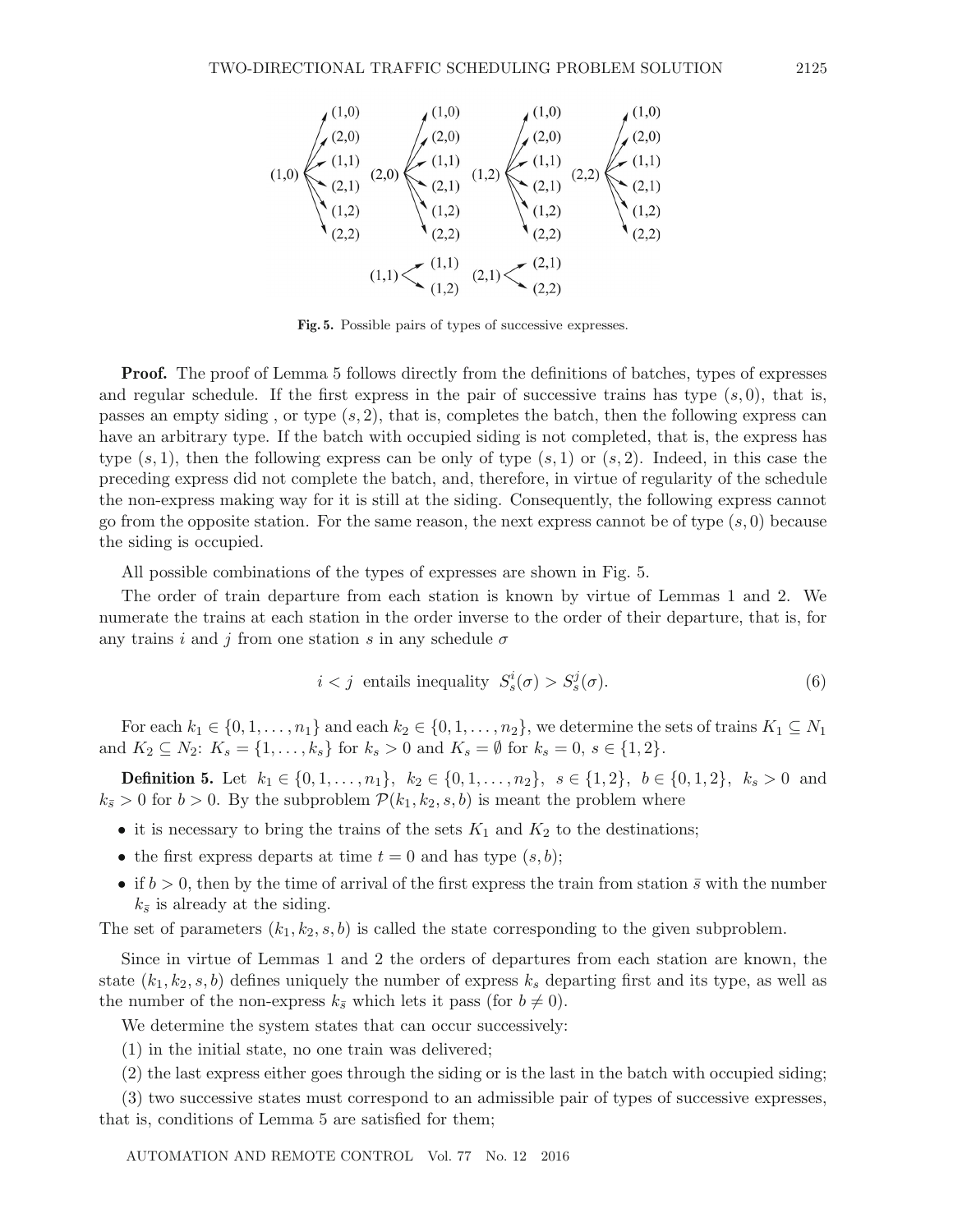(4) if in the preceding state the express from station s completed the batch with occupied siding, then in the next state it is required to deliver to each station one train less (delivered are express and non-express from the opposite stations).

In the other cases, in the subsequent state at the station from which the express arrived the number of trains is decreased by one. This can be defined formally as follows.

**Definition 6.** The sequence of states

$$
(k_1^1, k_2^1, s^1, b^1), \ldots, (k_1^e, k_2^e, s^e, b^e),
$$

where  $e$  is the number of expresses, is called admissible if:

1) 
$$
k_1^1 = n_1, k_2^1 = n_2;
$$
  
\n2)  $(k_1^e, k_2^e, s^e, b^e) \in \{(1, 0, 1, 0), (0, 1, 2, 0), (1, 1, 1, 2), (1, 1, 2, 2)\};$   
\n3) for any  $i \in \{1, ..., e - 1\}$   $(s^i, b^i) \rightarrow (s^{i+1}, b^{i+1});$   
\n4) for any  $i \in \{1, ..., e - 1\}$ 

$$
k_{s^{i}}^{i+1} = k_{s^{i}}^{i} - 1, \quad k_{s^{i}}^{i+1} = \begin{cases} k_{s^{i}}^{i} - 1 & \text{if } b^{i} = 2\\ k_{s^{i}}^{i}, & \text{otherwise.} \end{cases}
$$
 (7)

Any admissible sequence of states corresponds to some regular schedule.

## 5. DYNAMIC PROGRAMMING-BASED ALGORITHM

The algorithm based on the method of dynamic programming solves successively the subproblems with all admissible values of  $k_1$  and  $k_2$  beginning from the minimal values  $(k_1 = 1 \text{ and } k_2 = 0,$  $k_1 = 0$  and  $k_2 = 1$ ,  $k_1 = 1$  and  $k_2 = 1$ ) and ending with the values  $k_1 = n_1$  and  $k_2 = n_2$ .

Each state characterizes a situation where an express departs from a station. At that, under the given order of express departures in the regular schedule the time of departure of each express depends only on the types of expresses. This allows one to consider the system only at the departure moments of expresses. Define the function  $h((s, b), (s', b'))$  as the difference between the departure moments of two successive expresses of types  $(s, b)$  and  $(s', b')$  in the regular schedule. Lemmas 6–10 give the possible values of the function  $h((s,b),(s',b'))$ .

**Lemma 6.** For each of the following pairs of types of successive expresses  $((s, 0), (s, 0))$ ;  $((s, 1), (s, 1))$ ;  $((s, 1), (s, 2))$ *, the difference between their departure moments is given by* 

$$
h((s,b),(s',b')) = \beta.
$$

**Proof.** In all three cases both expresses depart from the same station within one batch. In virtue of the schedule regularity the interval between their departure moments is equal to  $\beta$ .

**Lemma 7.** For a pair of types of the successive expresses  $((s, 2), (s, 0))$ *, as well as for*  $2(p_1-p_2) \geqslant \beta$ , for the pairs  $((1,2),(1,1))$  and  $((1,2),(1,2))$  the difference between the express *departure moments is equal to*

$$
h((s, b), (s', b')) = 2p_s + \beta.
$$

**Proof.** 1. Let the successive expresses have types  $(s, 2)$  and  $(s, 0)$ . The first express completes the batch. Consequently, the non-express making way for it departs in time p*<sup>s</sup>* after the departure of the first express from the siding and the segment of track between the siding and station s will be occupied for additional  $p_s$  time units. In time  $\beta$  after the arrival to station s of the non-express,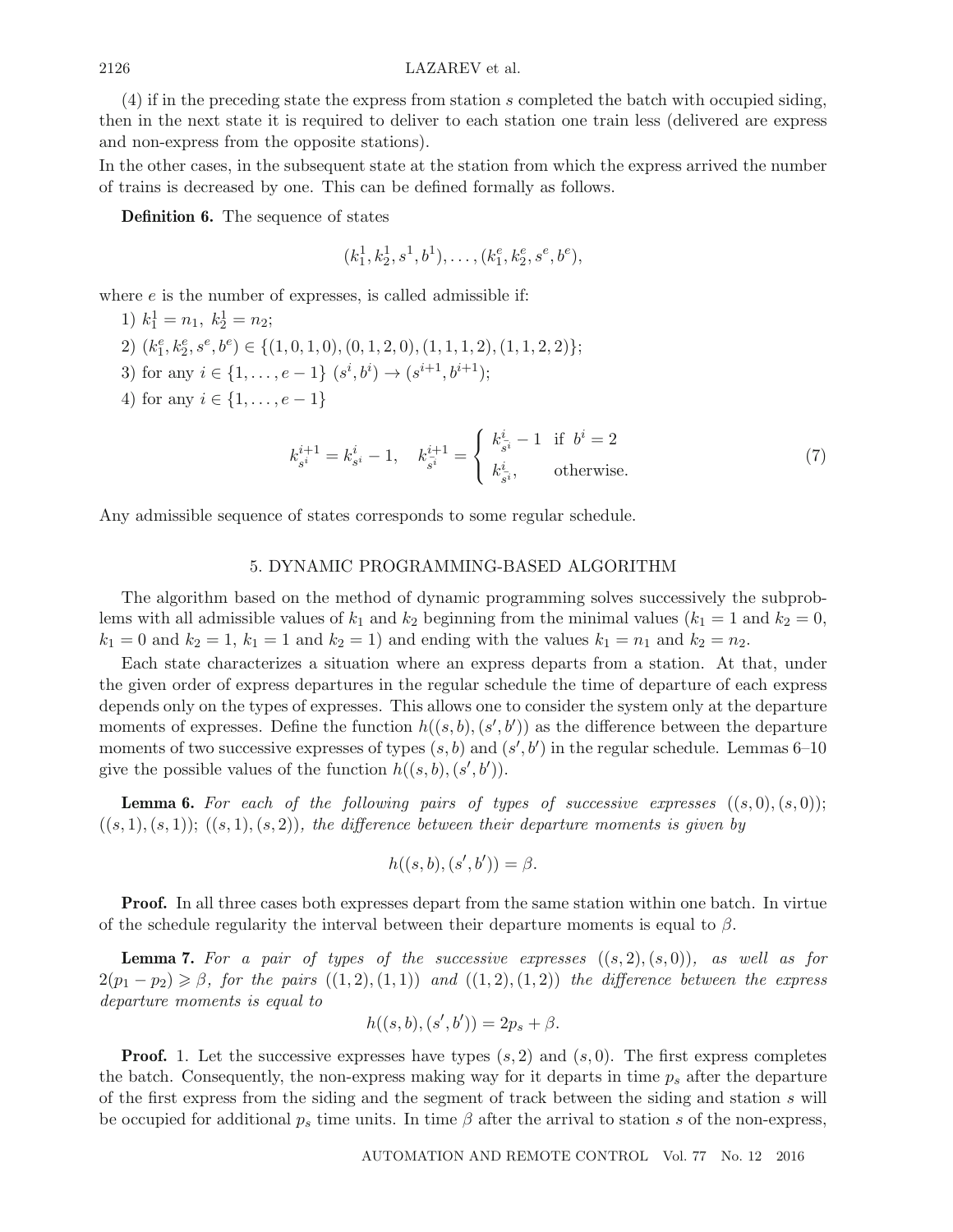

**Fig. 6.** Illustrated difference between the departure moments of the successive expresses of types (1*,* 2) and (1*,* 1).

the next express of type  $(s, 0)$  departs. As the result, we get the inter-express interval equal to  $p_s + p_s + \beta$ .

2. Let  $2(p_1 - p_2) \ge \beta$ . Consider a pair of successive expresses of types  $(1, 2)$  and  $(1, 1)$ . In time  $p_1$  after the departure of the first express, the siding is left by the passing non-express, and the segment of path between the siding and station 1 is occupied  $p_1$  time units more. Consequently, the second express can leave the first station not earlier than after  $2p_1 + \beta$  time units. We prove that if the second express departs precisely after  $2p_s + \beta$ , then the non-express passing it at the siding has the time to reach the siding before  $\beta$  before the express. Indeed, in this case the second express reaches the siding in  $2p_1 + \beta$  after the departure of the first express, that is, the nonexpress giving way to it should reach the siding in  $2p_1$  after the departure of the first express. Taking into consideration that the non-express has to wait for the arrival to station 2 of the first express (time  $p_2$ ), wait during the safety interval  $\beta$  and reach the siding (time  $p_2$ ). Therefore, it reaches the siding not earlier than at time  $2p_2 + \beta$ . Then, for  $2p_1 \geq 2p_2 + \beta$  the non-express has the time to reach the siding (see Fig. 6). So, the second express can leave with the interval  $2p_1 + \beta$ after the first express. The proof for the pair  $(1, 2)$  and  $(1, 2)$  follows the same lines.

Lemmas for other values of  $h((s, b), (s', b'))$  are proved in a similar manner.

**Lemma 8.** For each of the following pairs of the types of successive expresses  $((s, 0), (\bar{s}, 0))$ ;  $((s, 0), (\bar{s}, 1)); ((s, 2), (\bar{s}, 0)); ((s, 0), (\bar{s}, 2)),$  as well as for  $2(p_1-p_2) \geq \beta$  for the pairs  $((2, 2), (1, 1));$  $((2, 2), (1, 2))$ *, the difference between the departure moments of expresses is given by* 

$$
h((s,b),(s',b')) = p_1 + p_2 + \beta.
$$

**Lemma 9.** For each of the following pairs of types of the successive expresses  $((s, 0), (s, 1))$ ;  $((s, 0), (s, 2)); ((2, 2), (2, 1)); ((2, 2), (2, 2)),$  as well as under  $2(p_1-p_2) < \beta$  for the pairs  $((1, 2), (1, 1))$ and  $((1, 2), (1, 2))$ *, the difference between the departure moments of expresses is given by* 

$$
h((s,b),(s',b')) = 2(p_{\bar{s}} + \beta).
$$

**Lemma 10.** For each of the following pairs of types of the successive expresses  $((1, 2), (2, 1))$ ;  $((1, 2), (2, 2)),$  as well as under  $2(p_1 - p_2) < \beta$  for the pairs  $((2, 2), (1, 1))$  and  $((2, 2), (1, 2)),$  the *difference between the departure moments of expresses is given by*

$$
h((s,b),(s',b')) = 3p_s + 2\beta - p_{\bar{s}}.
$$

We describe an algorithm to construct solution for the objective function  $L_{\text{max}}$ . Denote by  $F(k_1, k_2, s, b)$  the optimal value of the objective function  $L_{\text{max}}$  of the subproblem  $\mathcal{P}(k_1, k_2, s, b)$  on the given set of trains  $k_1$ ,  $k_2$  and given type of the first express  $(s, b)$ . We recall that at each station the trains are numerated in the order inverse to the order of departures (see (6)).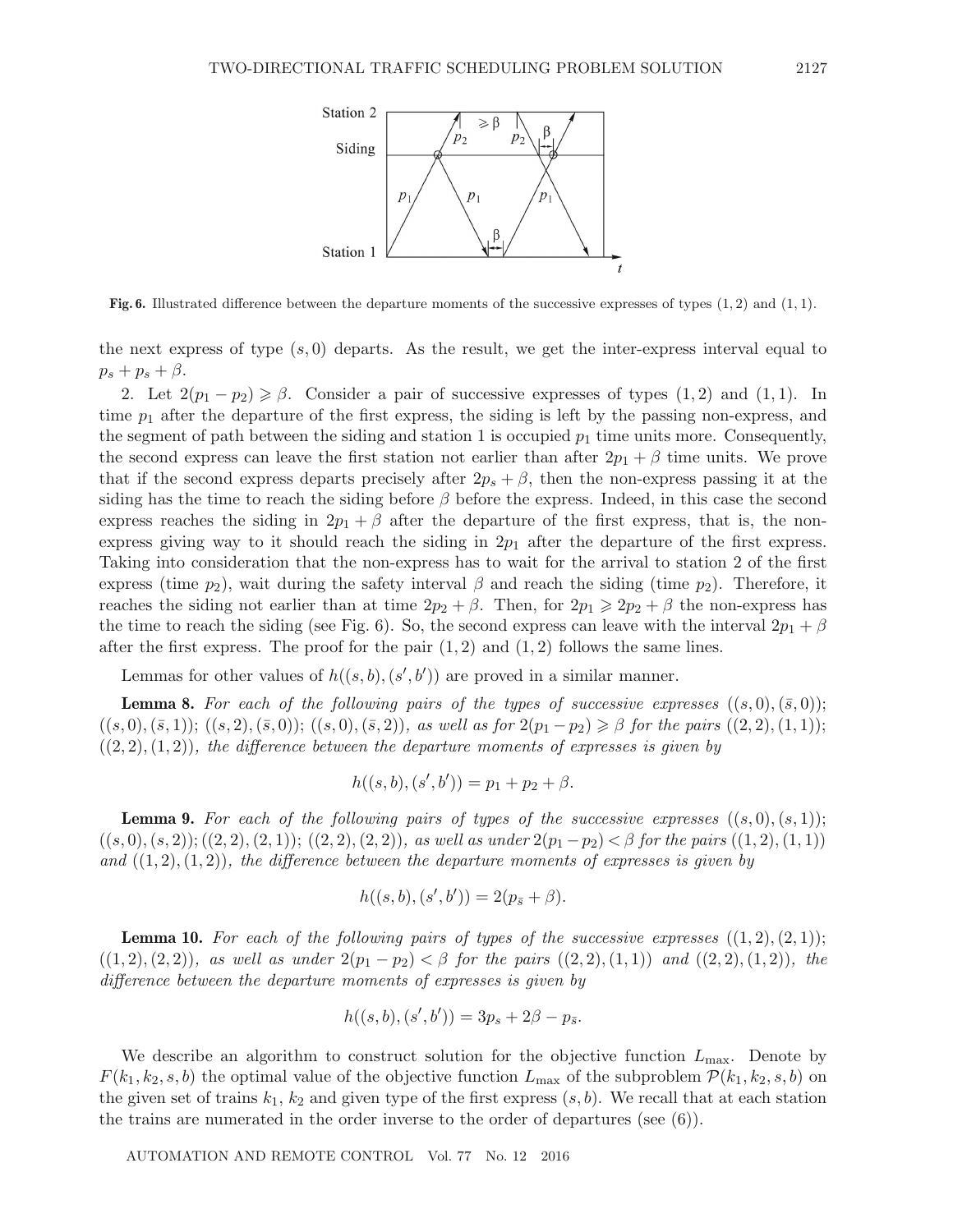Calculations proceed from the states with minimal number of undelivered trains:

$$
F(1,0,1,0) = p_1 + p_2 - d_1^1;
$$
  
\n
$$
F(0,1,2,0) = p_1 + p_2 - d_2^1;
$$
  
\n
$$
F(1,1,1,2) = \max \begin{cases} 2p_1 - d_2^1 \\ p_2 + p_1 - d_1^1; \end{cases}
$$
  
\n
$$
F(1,1,2,2) = \max \begin{cases} 2p_2 - d_1^1 \\ p_2 + p_1 - d_2^1. \end{cases}
$$

Taking into consideration Definition 6, eliminate the unallowable combinations. For that, the values of the following subproblems are assumed to be  $\infty$ :

- $F(0, k_2, 1, 0) = \infty;$
- $F(k_1, 0, 2, 0) = \infty;$
- $F(k_1, k_2, s, b) = \infty$  for  $b \neq 0$  if  $k_1 = 0$  or  $k_2 = 0$ .

Let an express  $i \in N_s$  of type  $(s, b)$  leave the departure station at the time moment  $t = 0$ . At that, the trains  $k_1$  and  $k_2$  are not yet delivered from the first and second stations, respectively, that is, this express is the first in the state  $(k_1, k_2, s, b)$ . Then, the maximum lateness for the trains delivered to the destination station at passing from  $(k_1, k_2, s, b)$  to the next state is given by

$$
L(k_1, k_2, s, b) = \begin{cases} \max \left\{ p_1 + p_2 - d_s^{k_s}; 2p_s - d_{\bar{s}}^{k_{\bar{s}}} \right\} & \text{if } b = 2\\ p_1 + p_2 - d_s^{k_s}, & \text{otherwise.} \end{cases}
$$

Stated differently, at passage from type  $(s, 2)$  to any express type admissible after it, delivered are one express and one non-express, in the other cases delivered is one express. Denote by  $\Omega(k_1, k_2, s, b)$ the set of states that can occur after the state  $(k_1, k_2, s, b)$  according to Definition 6. With regard for Lemma 3 and except for the aforementioned initial states and states  $(n_1, n_2, 2, 1)$  and  $(n_1, n_2, 2, 2)$ , as well as the states  $(n_1, n_2, 1, 1)$  and  $(n_1, n_2, 1, 2)$  for  $p_1 < p_2 + \beta$ , the Bellman equation is represented as follows:

$$
F(k_1, k_2, s, b) = \min_{(k'_1, k'_2, s', b') \in \Omega(k_1, k_2, s, b)} \max \Big\{ L(k_1, k_2, s, b); \ F(k'_1, k'_2, s', b') + h((s, b), (s', b')) \Big\}.
$$

In the four last cases, a situation arises where the first express departs at the zero time instant, and the non-express making way for it is already at the siding line. To allow for the time required for the non-express to reach the siding line, add corresponding addends to the value of the objective function:

$$
F(k_1, k_2, s, b) = \min_{(k'_1, k'_2, s', b') \in \Omega(k_1, k_2, s, b)} \max \left\{ L(k_1, k_2, s, b); F(k'_1, k'_2, s', b') + h((s, b), (s', b')) \right\}
$$
  
+ $p_{\bar{s}} + \beta - p_s,$ 

where  $(k_1, k_2, s, b)$  takes on the values  $(n_1, n_2, 2, 1)$  and  $(n_1, n_2, 2, 2)$ , as well as  $(n_1, n_2, 1, 1)$  and  $(n_1, n_2, 1, 2)$  for  $p_1 < p_2 + \beta$ .

The minimal value of the state functions with  $k_1 = n_1$  and  $k_2 = n_2$  is the optimal value of the objective function of the initial problem  $L_{\text{max}}$ :

$$
L_{\max} = \min_{s \in \{1,2\}, b \in \{0,1,2\}} F(n_1, n_2, s, b).
$$
\n(8)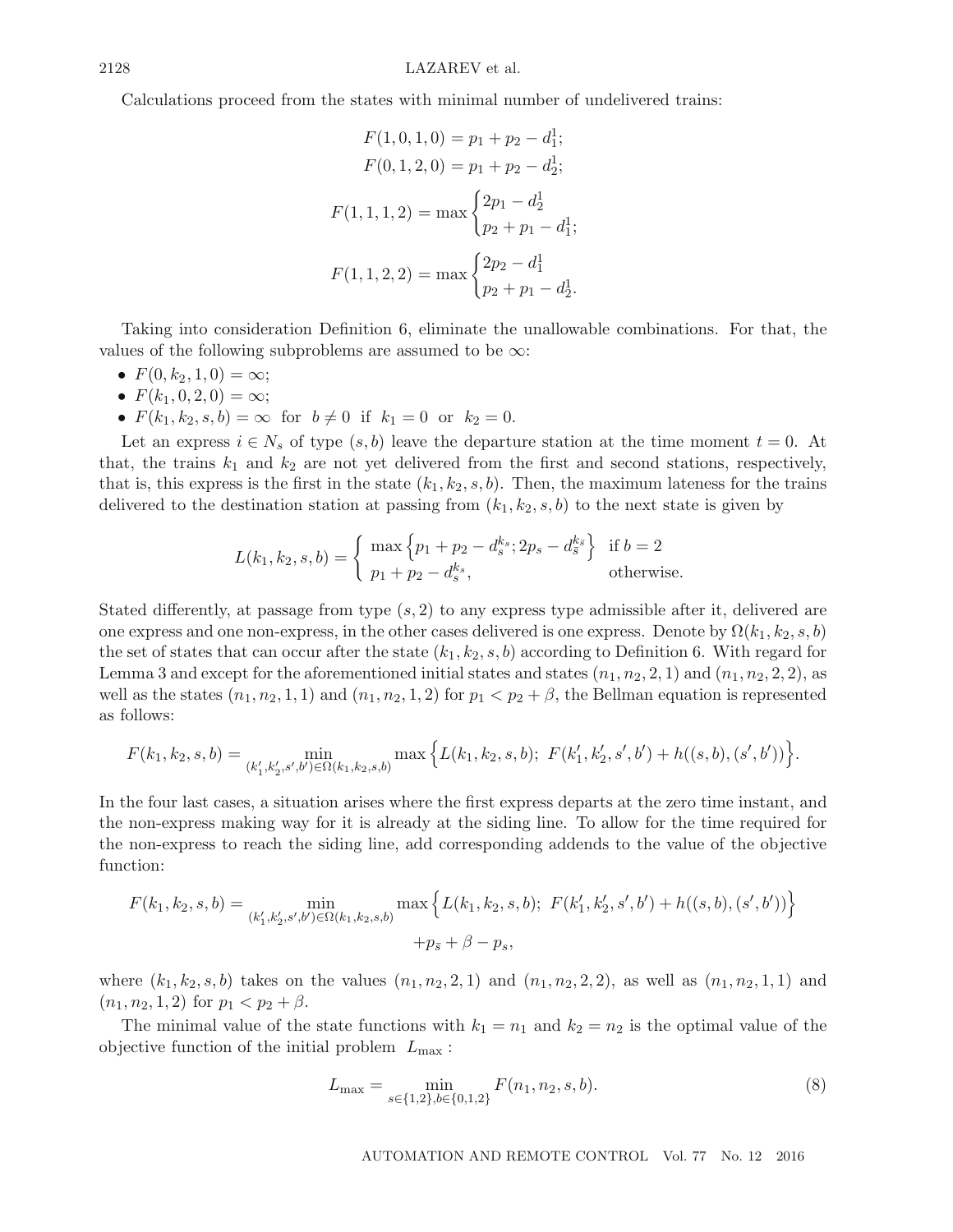The maximal number of computations of the values of the subproblem with different  $k_1$  and  $k_2$ is  $O(n_1n_2)$ . Therefore, the algorithm complexity is  $O(n^2)$  operations, where  $n = n_1 + n_2$ .

*Remark.* For the objective function  $\sum w_i C_i$ , the algorithm is constructed along the same lines. In the Bellman equations, the operation of selecting the maximal value max is replaced by summation. Also, according to Lemma 4 the shift of the beginning of time reading at calculating the next optimal value of the objective function of the subproblem is multiplied by the sum of all weights of the trains that were at the stations in the subproblem. The calculations begin with the states having the minimal number of undelivered trains:

$$
F(1,0,1,0) = (p_1 + p_2)w_1^1;
$$
  
\n
$$
F(0,1,2,0) = (p_1 + p_2)w_2^1;
$$
  
\n
$$
F(1,1,2,2) = 2p_2w_1^1 + (p_2 + p_1)w_2^1;
$$
  
\n
$$
F(1,1,1,2) = 2p_1w_2^1 + (p_2 + p_1)w_1^1.
$$

With regard for Lemma 4, we establish that

$$
F(k_1, k_2, s, b)
$$
  
= 
$$
\min_{(k'_1, k'_2, s', b') \in \Omega(k_1, k_2, s, b)} \left\{ \Sigma(k_1, k_2, s, b) + F(k'_1, k'_2, s', b') + h^{\Sigma}((k_1, k_2, s, b), (k'_1, k'_2, s', b')) \right\},
$$

where

$$
\Sigma(k_1, k_2, s, b) = \begin{cases} w_s^{k_s}(p_1 + p_2) + w_s^{k_s}(2p_s) & \text{if } b = 2\\ w_s^{k_s}(p_1 + p_2), & \text{otherwise,} \end{cases}
$$

$$
h^{\Sigma}((k_1, k_2, s, b), (k_1', k_2', s', b')) = h((s, b), (s', b')) \sum_{i \in K_c', c \in \{1, 2\}} w_c^i,
$$

where  $K'_{c} = \{1, ..., k'_{c}\}$  for  $k'_{c} > 0$  and  $K'_{c} = \emptyset$  for  $k'_{c} = 0, c \in \{1, 2\}.$ 

Similar to the case of with  $L_{\text{max}}$ , for the end states  $(n_1, n_2, 2, 1)$  and  $(n_1, n_2, 2, 2)$  and also for  $p_1 < p_2 + \beta$  end states  $(n_1, n_2, 1, 1)$  and  $(n_1, n_2, 1, 2)$ , the Bellman equation is given by

$$
F(k_1, k_2, s, b)
$$
  
= 
$$
\min_{(k'_1, k'_2, s', b') \in \Omega(k_1, k_2, s, b)} \left\{ \Sigma(k_1, k_2, s, b) + F(k'_1, k'_2, s', b') + h^{\Sigma}((k_1, k_2, s, b), (k'_1, k'_2, s', b')) \right\}
$$
  
+ 
$$
(p_{\bar{s}} + \beta - p_s) \sum_{i \in N_c, c \in \{1, 2\}} w_c^i.
$$

The optimal value of the objective function  $\sum w_iC_i$  is determined by analogy with (8):

$$
\sum w_i C_i = \min_{s \in \{1, 2\}, b \in \{0, 1, 2\}} F(n_1, n_2, s, b).
$$
\n(9)

## 6. CONCLUSIONS

The present paper considered the problems of planning train traffic along a single railway track with a siding. On the basis of the method of dynamic programming for two objective functions of maximum lateness and weighted sum of arrival moments, an algorithm was developed with considering the problem properties such as the rules for passing between the states and inalterability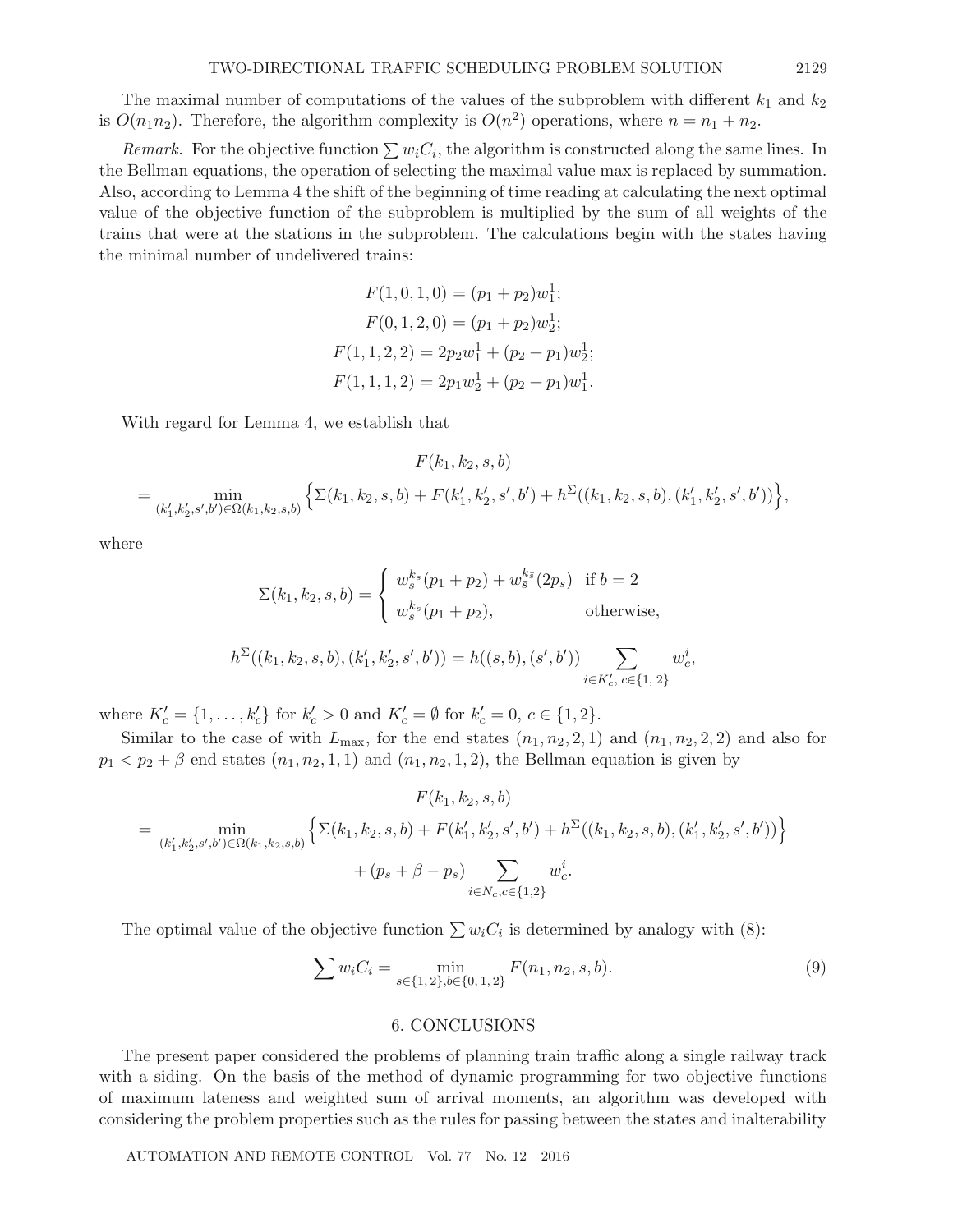of the order of train departures in the optimal schedule for the given transportation starting moment shifted by an arbitrary time interval. Complexity of the algorithm is  $O(n^2)$  operations, where n is the number of trains at the stations.

It is planned to consider in what follows a more complicated model with more than one siding, siding lines of higher capacity, and different train speeds.

Working on the paper, the authors benefited from the useful discussions with our colleague Y. Zinder, University of Technology Sydney, who developed his own description of the optimisation procedure and a proof justifying this procedure. We will publish these results as a separate publication.

#### ACKNOWLEDGMENTS

This work was supported by the Russian Foundation for Basic Research, projects nos. 15-07- 03141, 15-07-07489, and the Ministry of Education and Science of Russian Federation, unique identifier of the applied research and experimental developments RFMEFI58214X0003.

#### REFERENCES

- 1. Harrod, S., A Tutorial on Fundamental Model Structures for Railway Timetable Optimization, *Surv. Oper. Res. Manage. Sci.*, 2012, vol. 17, no. 2, pp. 85–96.
- 2. De Oliveira, E., Solving Single-Track Railway Scheduling Problem Using Constraint Programming, *PhD Dissertation*, Leeds Univ., 2001.
- 3. Lusby, R., Larsen, J., Ehrgott, M., et al., Railway Track Allocation: Models and Methods, *OR Spectr.*, 2011, vol. 33, no. 4, pp. 843–883, Secaucus, New Jersey, USA.
- 4. Frank, O., Two-Way Traffic on a Single Line of Railway, *Oper. Res.*, 1966, vol. 14, no. 5, pp. 801–811.
- 5. Szpigel, B., Optimal Train Scheduling on a Single Line Railway, *Oper. Res.*, 1973, pp. 344–351.
- 6. Brucker, P., *Scheduling Algorithms*, Secaucus, New Jersey: Springer, 2001, 3rd ed.
- 7. Gafarov, E., Dolgui, A., and Lazarev, A., Two-station Single-track Railway Scheduling Problem with Trains of Equal Speed, *Comput. Indust. Engin.*, 2015, vol. 85, pp. 260–267.
- 8. Harbering, J., Ranade, A., and Schmidt, M., Single Track Train Scheduling, in *Proc. 7 Multidisciplinary Int. Conf. on Scheduling: Theory and Applications (MISTA 2015)*, August 25–28, 2015, Prague, Czech Republic, 2015, pp. 102–117.
- 9. Sotskov, Y. and Gholami, O., Shifting Bottleneck Algorithm for Train Scheduling in a Singletrack Railway, in *Proc. 14 IFAC Sympos. on Inform. Control Problems*, Bucharest, Romania, 2012, part 1, pp. 87–92.
- 10. Sotskov, Y. and Gholami, O., Mixed Graph Model and Algorithms for Parallel-machine Job-shop Scheduling Problems, *Int. J. Product. Res.*, published online, 2015, p. 16, http://dx.doi.org/10.1080/ 00207543.2015.1075666.
- 11. Brannlund, U., Lindberg, P., Nou, A., et al., Railway Timetabling Using Lagrangian Relaxation, *Transport. Sci. Inst. Oper. Res. Manage. Sci. (INFORMS)*, 1998, vol. 32, no. 4, pp. 358–369, Linthicum, Maryland, USA.
- 12. Lazarev, A.A. and Musatova, E.G., Integer Formulations of the Problem of Railway Train Formation and Timetabling, *Upravlen. Bol'shimi Sist.*, 2012, no. 38, pp. 161–169.
- 13. Mu, S. and Dessouky, M., Scheduling Freight Trains Traveling on Complex Networks, *Transport. Res., Part B, Methodol.*, 2011, vol. 45, no. 7, pp. 1103–1123.
- 14. Carey, M. and Lockwood, D., A Model, Algorithms and Strategy for Train Pathing, *J. Oper. Res. Soc.*, 1995, vol. 8, no. 46, pp. 988–1005.